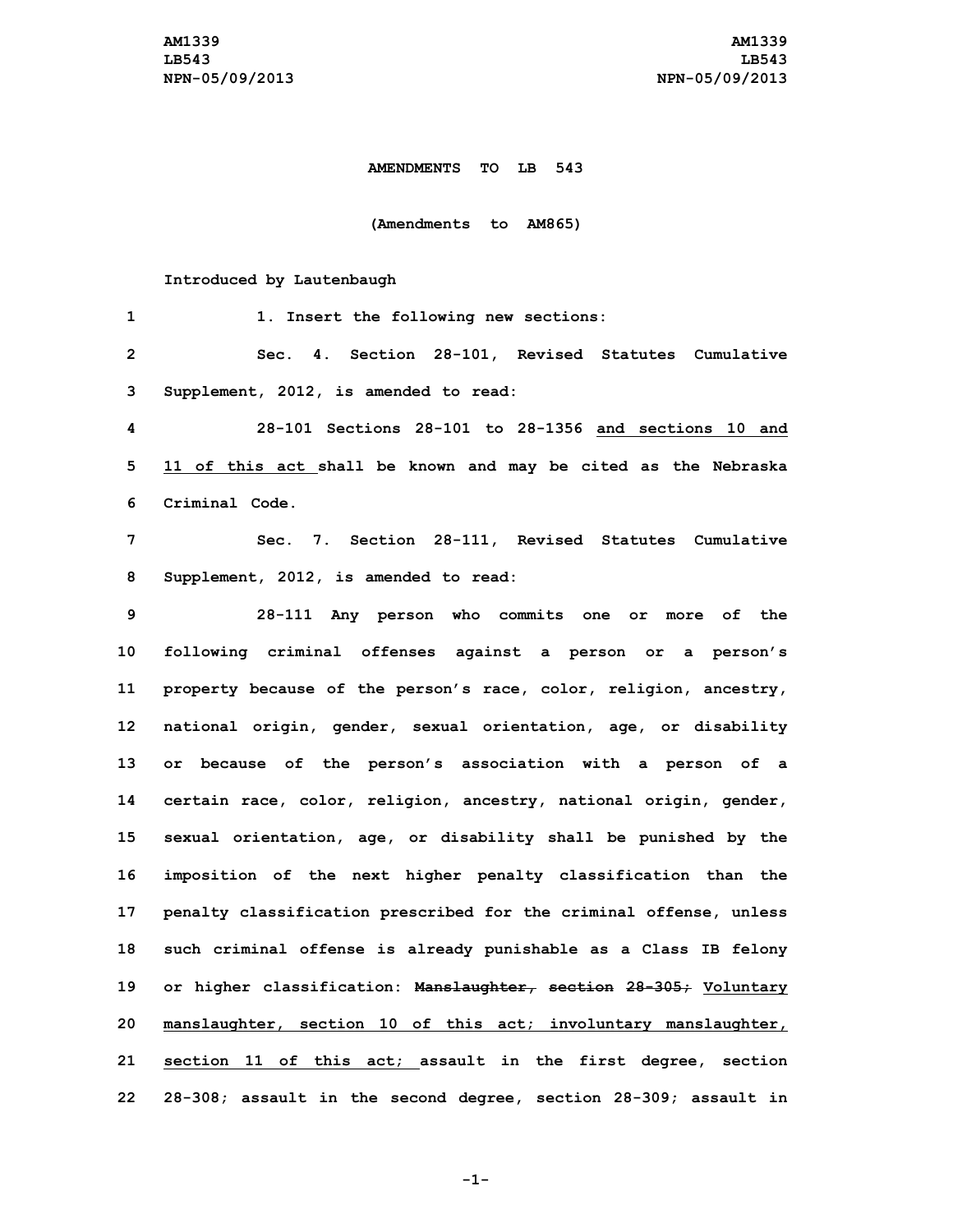**the third degree, section 28-310; terroristic threats, section 28-311.01; stalking, section 28-311.03; kidnapping, section 28-313; false imprisonment in the first degree, section 28-314; false imprisonment in the second degree, section 28-315; sexual assault in the first degree, section 28-319; sexual assault in the second or third degree, section 28-320; sexual assault of <sup>a</sup> child, sections 28-319.01 and 28-320.01; arson in the first degree, section 28-502; arson in the second degree, section 28-503; arson in the third degree, section 28-504; criminal mischief, section 28-519; unauthorized application of graffiti, section 28-524; criminal trespass in the first degree, section 28-520; or criminal trespass in the second degree, section 28-521. Sec. 8. Section 28-302, Reissue Revised Statutes of**

**14 Nebraska, is amended to read:**

**15 28-302 As used in sections 28-302 to 28-306 and sections 16 10 and 11 of this act, unless the context otherwise requires:**

**17 (1) Homicide shall mean the killing of <sup>a</sup> person by 18 another;**

**19 (2) Person, when referring to the victim of <sup>a</sup> homicide, 20 shall mean <sup>a</sup> human being who had been born and was alive at the 21 time of the homicidal act; and**

**22 (3) Premeditation shall mean <sup>a</sup> design formed to do 23 something before it is done.**

**24 Sec. 10. (1)(a) <sup>A</sup> person commits voluntary manslaughter 25 if he or she intentionally causes the death of another in <sup>a</sup> sudden 26 quarrel upon legally sufficient provocation.**

**27 (b) Voluntary manslaughter is <sup>a</sup> Class II felony.**

**-2-**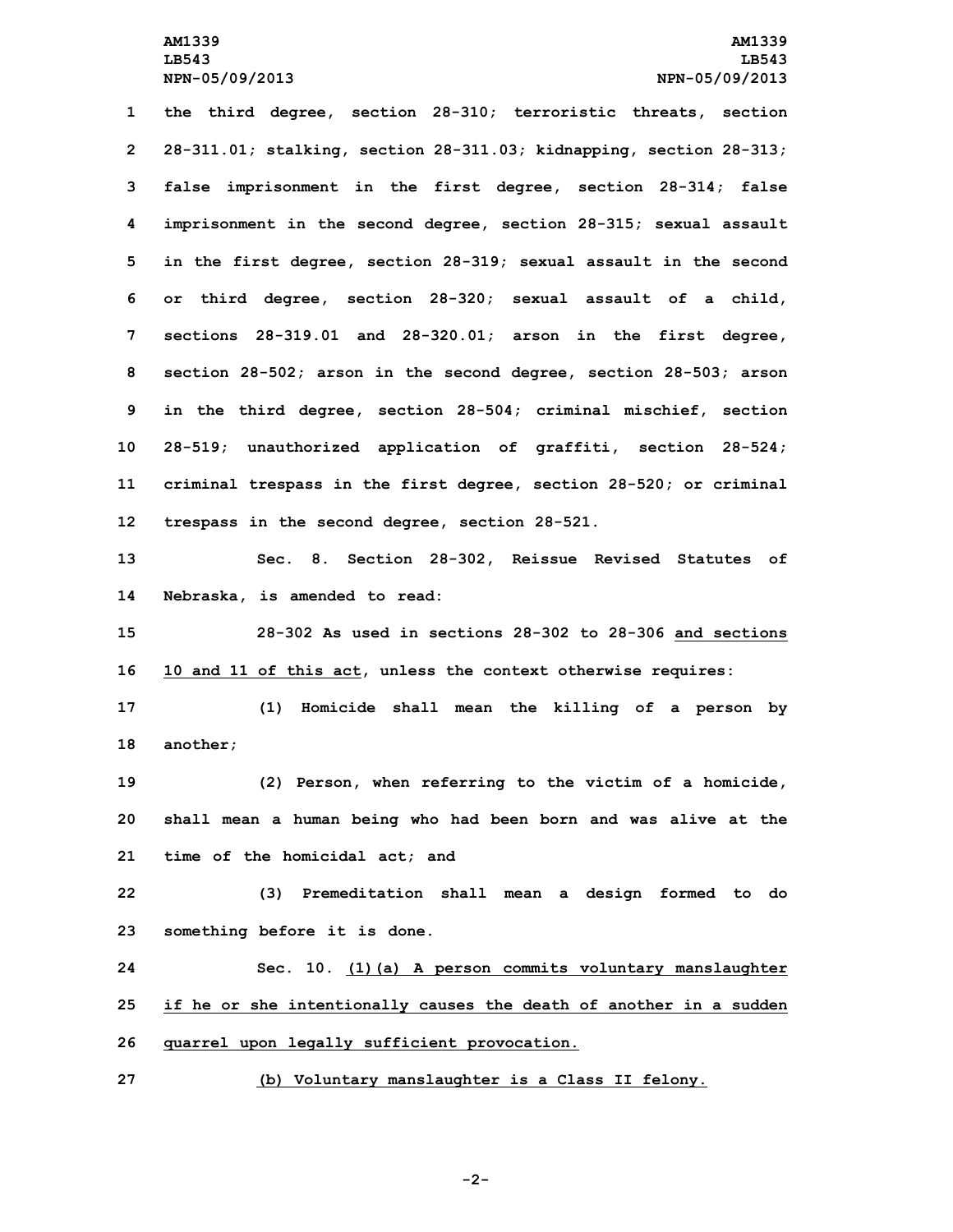| 1              | (2) For purposes of this section:                                   |
|----------------|---------------------------------------------------------------------|
| $\overline{2}$ | (a) A sudden quarrel means the sudden happening or                  |
| 3              | occurrence of a provocation that renders a person's mind incapable  |
| 4              | of conscious reflection and causes a reasonable person to lose      |
| 5              | normal self-control; and                                            |
| 6              | (b) Legally sufficient provocation means an event which             |
| 7              | excites one's passion, causes more than mere anger, and motivates   |
| 8              | a person to want to kill the provoker. The provocation must         |
| 9              | obscure and disturb one's power of reasoning to the extent it       |
| 10             | would cause a reasonable person to act rashly and from passion,     |
| 11             | without due deliberation and reflection, rather than from judgment. |
| 12             | Intoxication, drug impairment, or other qualities peculiar to an    |
| 13             | individual which render him or her particularly excitable are not   |
| 14             | to be considered legally sufficient provocation.                    |
| 15             | Sec. 11. (1) A person commits involuntary manslaughter if           |
| 16             | he or she causes the death of another unintentionally while in the  |
| 17             | commission of an unlawful act.                                      |
| 18             | (2) Involuntary manslaughter is a Class III felony.                 |
| 19             | Sec. 12. Section 28-1351, Revised Statutes Cumulative               |
| 20             | Supplement, 2012, is amended to read:                               |
| 21             | 28-1351 (1) A person commits the offense of unlawful                |

 **membership recruitment into an organization or association when he or she knowingly and intentionally coerces, intimidates, threatens, or inflicts bodily harm upon another person in order to entice that other person to join or prevent that other person from leaving any organization, group, enterprise, or association whose members, individually or collectively, engage in or have engaged**

**-3-**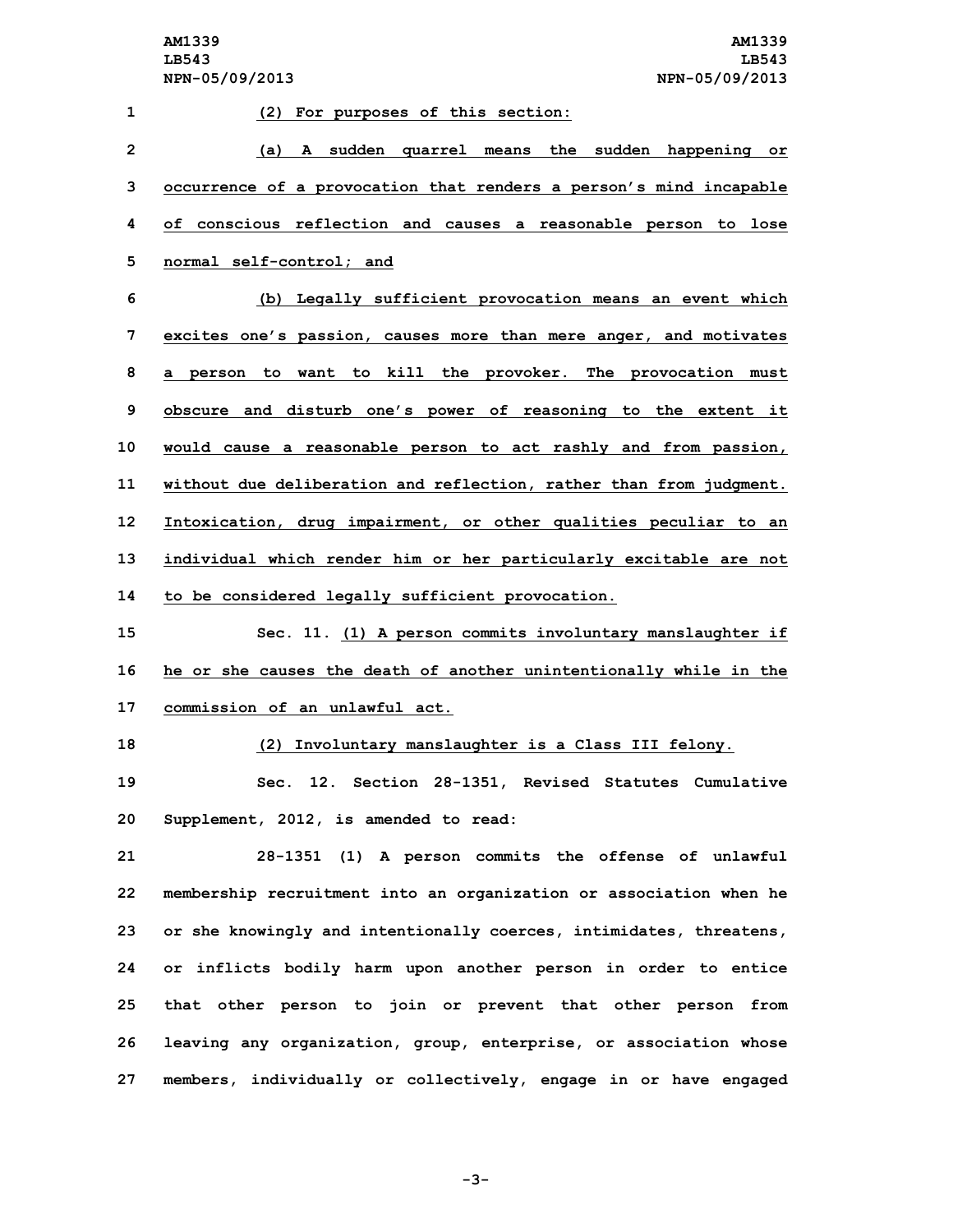**1 in any of the following criminal acts for the benefit of, at the 2 direction of, or on behalf of the organization, group, enterprise, 3 or association or any of its members:**

**4 (a) Robbery under section 28-324;**

**5 (b) Arson in the first, second, or third degree under 6 section 28-502, 28-503, or 28-504, respectively;**

**7 (c) Burglary under section 28-507;**

 **(d) Murder in the first degree, murder in the second degree, or voluntary manslaughter, or involuntary manslaughter under section 28-303, 28-304, or 28-305, section 10 or 11 of this act, respectively;**

**12 (e) Violations of the Uniform Controlled Substances Act 13 that involve possession with intent to deliver, distribution, 14 delivery, or manufacture of <sup>a</sup> controlled substance;**

**15 (f) Unlawful use, possession, or discharge of <sup>a</sup> firearm 16 or other deadly weapon under sections 28-1201 to 28-1212.04;**

**17 (g) Assault in the first degree or assault in the second 18 degree under section 28-308 or 28-309, respectively;**

 **(h) Assault on an officer in the first, second, or third degree under section 28-929, 28-930, or 28-931, respectively, or assault on an officer using <sup>a</sup> motor vehicle under section 28-931.01;**

**23 (i) Theft by unlawful taking or disposition under section 24 28-511;**

**25 (j) Theft by receiving stolen property under section 26 28-517;**

**27 (k) Theft by deception under section 28-512;**

**-4-**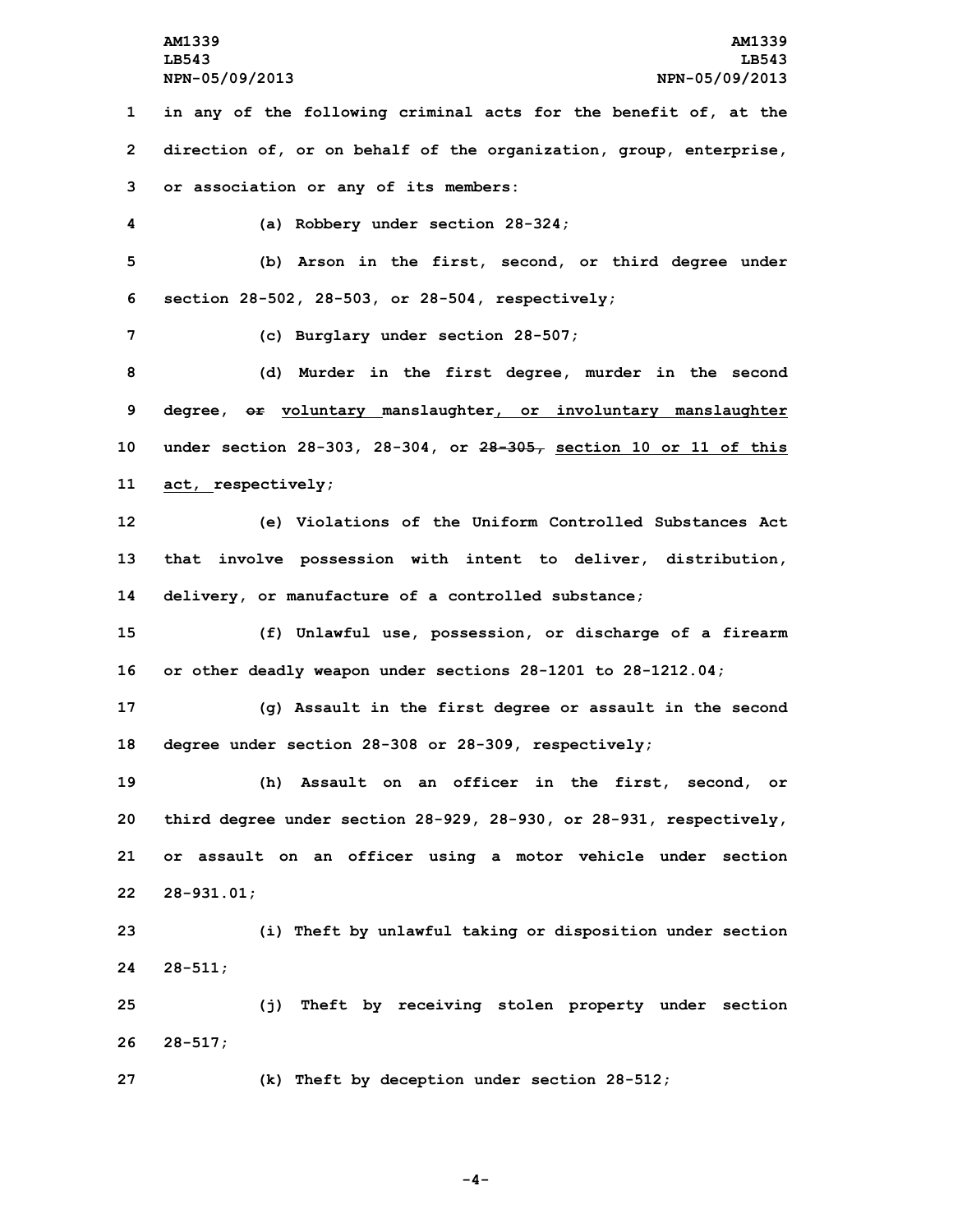**AM1339 AM1339 LB543 LB543 NPN-05/09/2013 NPN-05/09/2013 (l) Theft by extortion under section 28-513; (m) Kidnapping under section 28-313; (n) Any forgery offense under sections 28-602 to 28-605; (o) Criminal impersonation under section 28-638; (p) Tampering with <sup>a</sup> publicly exhibited contest under section 28-614; (q) Unauthorized use of <sup>a</sup> financial transaction device or criminal possession of <sup>a</sup> financial transaction device under section 28-620 or 28-621, respectively; (r) Pandering under section 28-802; (s) Bribery, bribery of <sup>a</sup> witness, or bribery of <sup>a</sup> juror under section 28-917, 28-918, or 28-920, respectively; (t) Tampering with <sup>a</sup> witness or an informant or jury tampering under section 28-919; (u) Unauthorized application of graffiti under section 16 28-524; (v) Dogfighting, cockfighting, bearbaiting, or pitting an animal against another under section 28-1005; or (w) Promoting gambling in the first degree under section 20 28-1102. (2) Unlawful membership recruitment into an organization or association is <sup>a</sup> Class IV felony. Sec. 13. Section 28-1354, Revised Statutes Cumulative Supplement, 2012, is amended to read: 28-1354 For purposes of the Public Protection Act: (1) Enterprise means any individual, sole proprietorship, partnership, corporation, trust, association, or any legal entity,**

**-5-**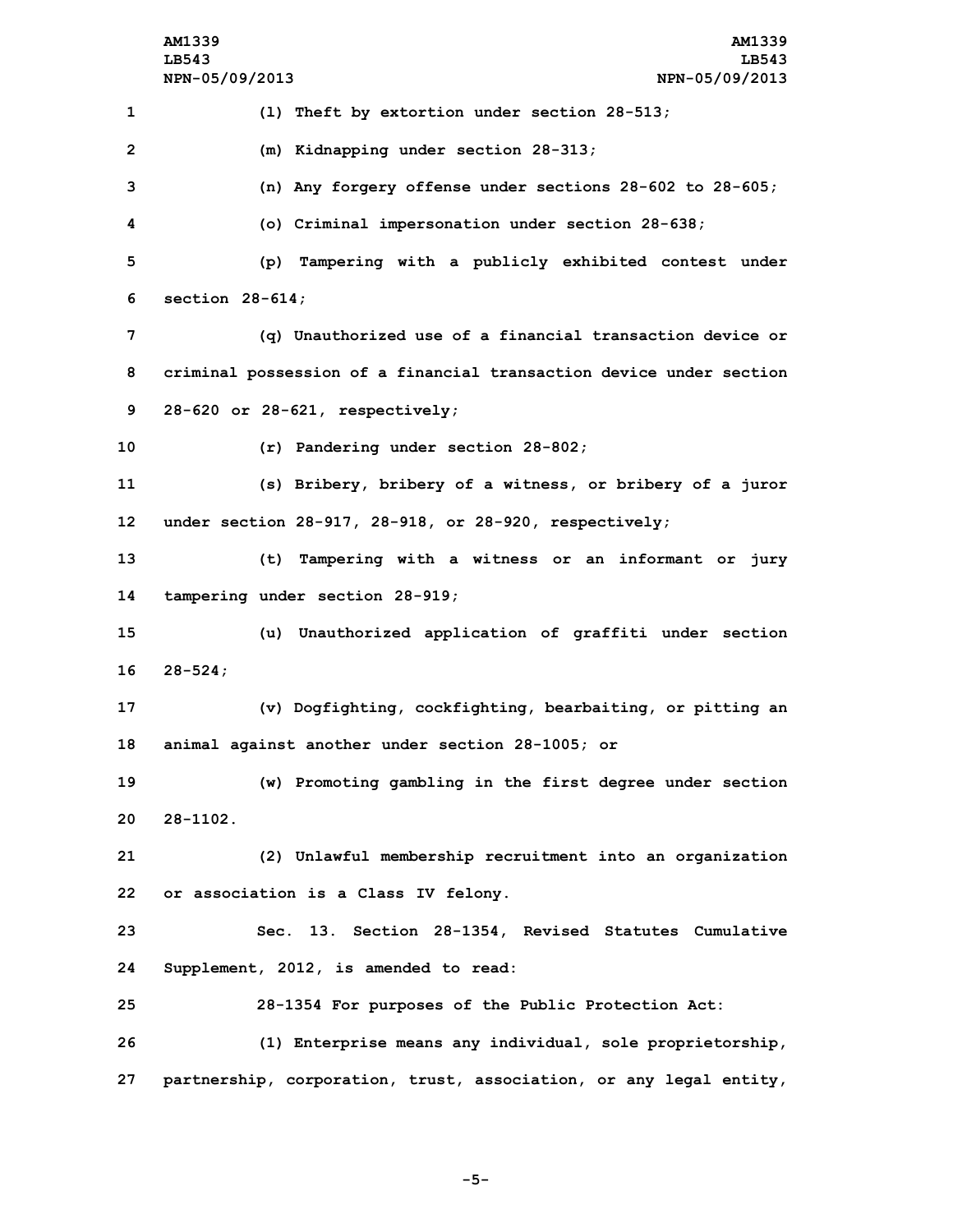**1 union, or group of individuals associated in fact although not 2 <sup>a</sup> legal entity, and shall include illicit as well as licit 3 enterprises as well as other entities;**

 **(2) Pattern of racketeering activity means <sup>a</sup> cumulative loss for one or more victims or gains for the enterprise of not less than one thousand five hundred dollars resulting from at least two acts of racketeering activity, one of which occurred after August 30, 2009, and the last of which occurred within ten years, excluding any period of imprisonment, after the commission of <sup>a</sup> prior act of racketeering activity;**

**11 (3) Person means any individual or entity, as defined in 12 section 21-2014, holding or capable of holding <sup>a</sup> legal, equitable, 13 or beneficial interest in property;**

 **(4) Prosecutor includes the Attorney General of the State of Nebraska, the deputy attorney general, assistant attorneys general, <sup>a</sup> county attorney, <sup>a</sup> deputy county attorney, or any person so designated by the Attorney General, <sup>a</sup> county attorney, or <sup>a</sup> court of the state to carry out the powers conferred by the act;**

 **(5) Racketeering activity includes the commission of, criminal attempt to commit, conspiracy to commit, aiding and abetting in the commission of, aiding in the consummation of, acting as an accessory to the commission of, or the solicitation, coercion, or intimidation of another to commit or aid in the commission of any of the following:**

**25 (a) Offenses against the person which include: Murder in 26 the first degree under section 28-303; murder in the second degree 27 under section 28-304; voluntary manslaughter under section 28-305;**

**-6-**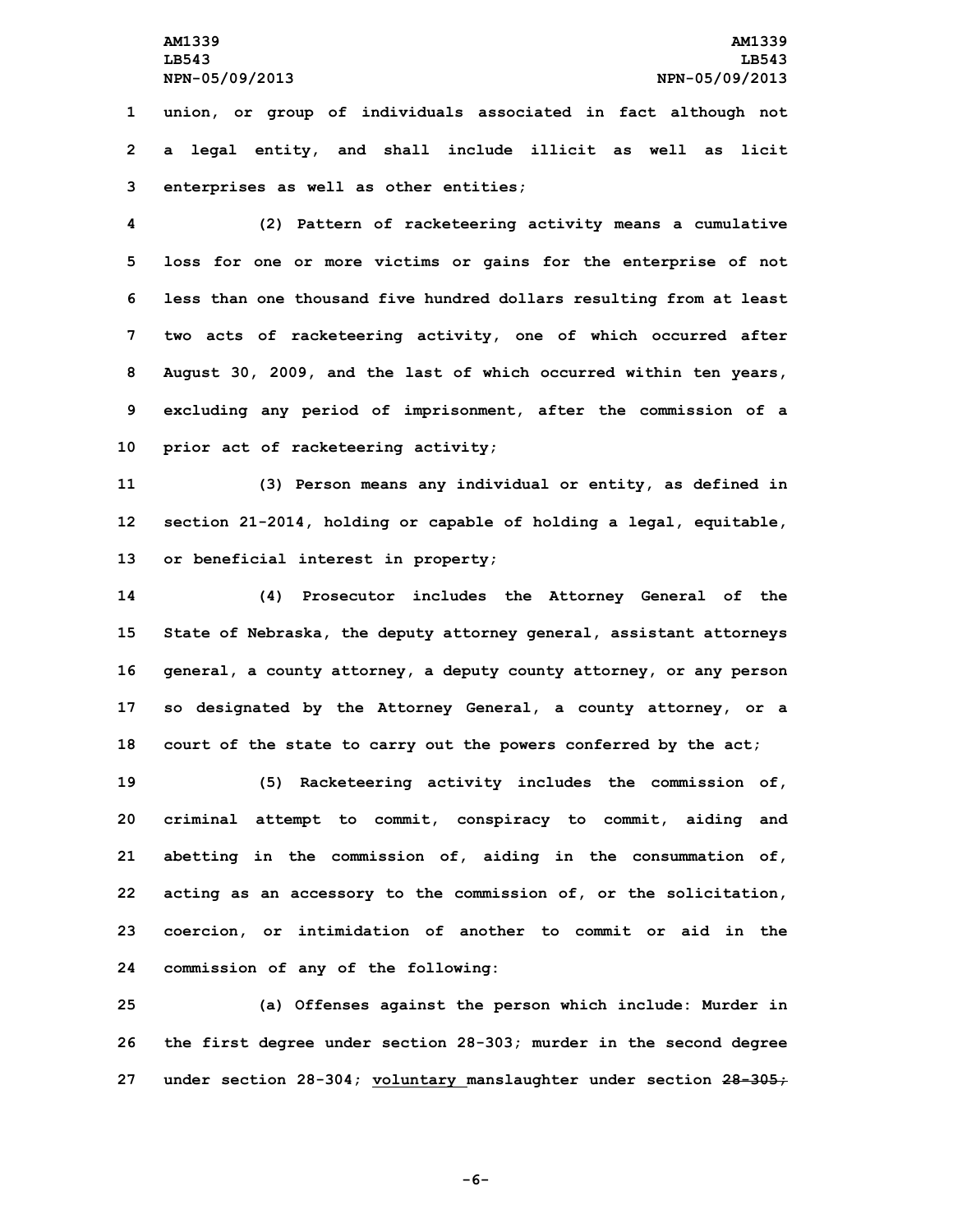**10 of this act; involuntary manslaughter under section 11 of this act; assault in the first degree under section 28-308; assault in the second degree under section 28-309; assault in the third degree under section 28-310; terroristic threats under section 28-311.01; kidnapping under section 28-313; false imprisonment in the first degree under section 28-314; false imprisonment in the second degree under section 28-315; sexual assault in the first degree under section 28-319; and robbery under section 28-324;**

 **(b) Offenses relating to controlled substances which include: To unlawfully manufacture, distribute, deliver, dispense, or possess with intent to manufacture, distribute, deliver, or dispense <sup>a</sup> controlled substance under subsection (1) of section 28-416; possession of marijuana weighing more than one pound under subsection (12) of section 28-416; possession of money used or intended to be used to facilitate a violation of subsection (1) of section 28-416 prohibited under subsection (17) of section 28-416; any violation of section 28-418; to unlawfully manufacture, distribute, deliver, or possess with intent to distribute or deliver an imitation controlled substance under section 28-445; possession of anhydrous ammonia with the intent to manufacture methamphetamine under section 28-451; and possession of ephedrine, pseudoephedrine, or phenylpropanolamine with the intent to manufacture methamphetamine under section 28-452;**

 **(c) Offenses against property which include: Arson in the first degree under section 28-502; arson in the second degree under section 28-503; arson in the third degree under section 28-504; burglary under section 28-507; theft by unlawful taking**

**-7-**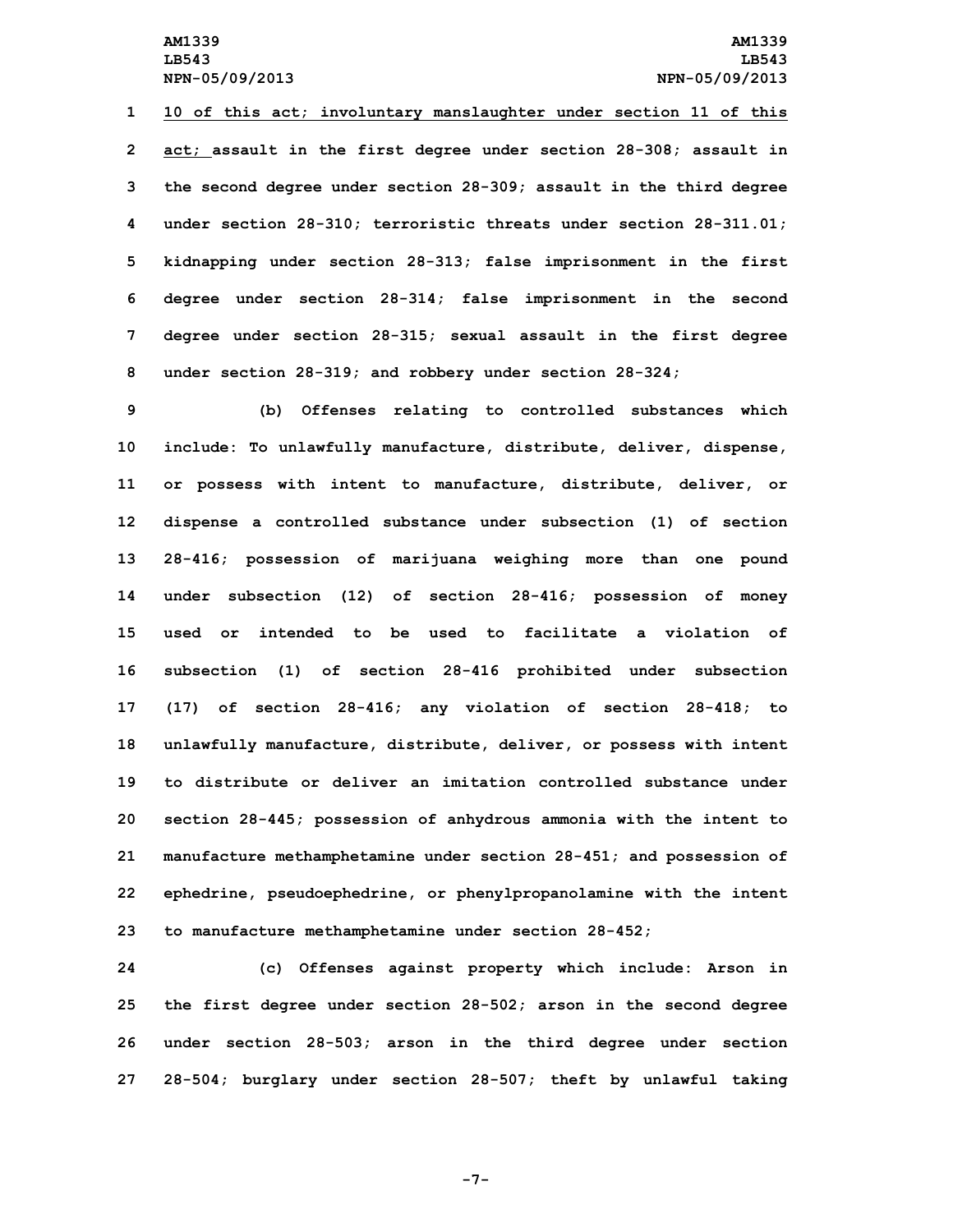**or disposition under section 28-511; theft by shoplifting under section 28-511.01; theft by deception under section 28-512; theft by extortion under section 28-513; theft of services under section 28-515; theft by receiving stolen property under section 28-517; criminal mischief under section 28-519; and unlawfully depriving or obtaining property or services using <sup>a</sup> computer under section 7 28-1344;**

 **(d) Offenses involving fraud which include: Burning to defraud an insurer under section 28-505; forgery in the first degree under section 28-602; forgery in the second degree under section 28-603; criminal possession of <sup>a</sup> forged instrument under section 28-604; criminal possession of forgery devices under section 28-605; criminal impersonation under section 28-638; identity theft under section 28-639; identity fraud under section 28-640; false statement or book entry under section 28-612; tampering with <sup>a</sup> publicly exhibited contest under section 28-614; issuing <sup>a</sup> false financial statement for purposes of obtaining <sup>a</sup> financial transaction device under section 28-619; unauthorized use of <sup>a</sup> financial transaction device under section 28-620; criminal possession of <sup>a</sup> financial transaction device under section 28-621; unlawful circulation of a financial transaction device in the first degree under section 28-622; unlawful circulation of <sup>a</sup> financial transaction device in the second degree under section 28-623; criminal possession of <sup>a</sup> blank financial transaction device under section 28-624; criminal sale of <sup>a</sup> blank financial transaction device under section 28-625; criminal possession of <sup>a</sup> forgery device under section 28-626; unlawful manufacture of <sup>a</sup> financial**

**-8-**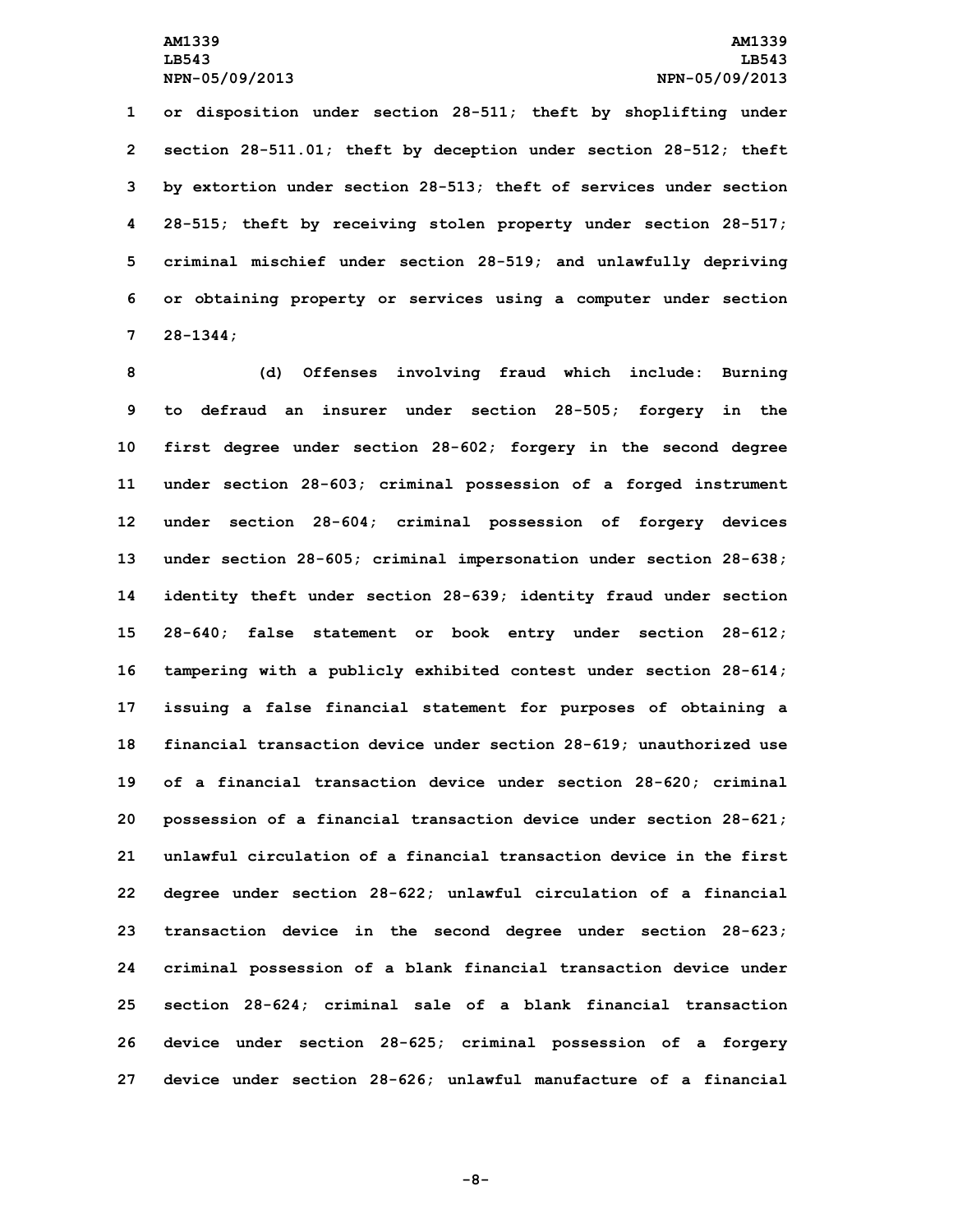**transaction device under section 28-627; laundering of sales forms under section 28-628; unlawful acquisition of sales form processing services under section 28-629; unlawful factoring of <sup>a</sup> financial transaction device under section 28-630; and fraudulent insurance acts under section 28-631;**

 **(e) Offenses involving governmental operations which include: Abuse of public records under section 28-911; perjury or subornation of perjury under section 28-915; bribery under section 28-917; bribery of <sup>a</sup> witness under section 28-918; tampering with <sup>a</sup> witness or informant or jury tampering under section 28-919; bribery of <sup>a</sup> juror under section 28-920; assault on an officer in the first degree under section 28-929; assault on an officer in the second degree under section 28-930; assault on an officer in the third degree under section 28-931; and assault on an officer using <sup>a</sup> motor vehicle under section 28-931.01;**

 **(f) Offenses involving gambling which include: Promoting gambling in the first degree under section 28-1102; possession of gambling records under section 28-1105; gambling debt collection under section 28-1105.01; and possession of <sup>a</sup> gambling device under section 28-1107;**

 **(g) Offenses relating to firearms, weapons, and explosives which include: Carrying <sup>a</sup> concealed weapon under section 28-1202; transportation or possession of machine guns, short rifles, or short shotguns under section 28-1203; unlawful possession of <sup>a</sup> handgun under section 28-1204; unlawful transfer of <sup>a</sup> firearm to <sup>a</sup> juvenile under section 28-1204.01; using <sup>a</sup> deadly weapon to commit <sup>a</sup> felony or possession of <sup>a</sup> deadly weapon during**

**-9-**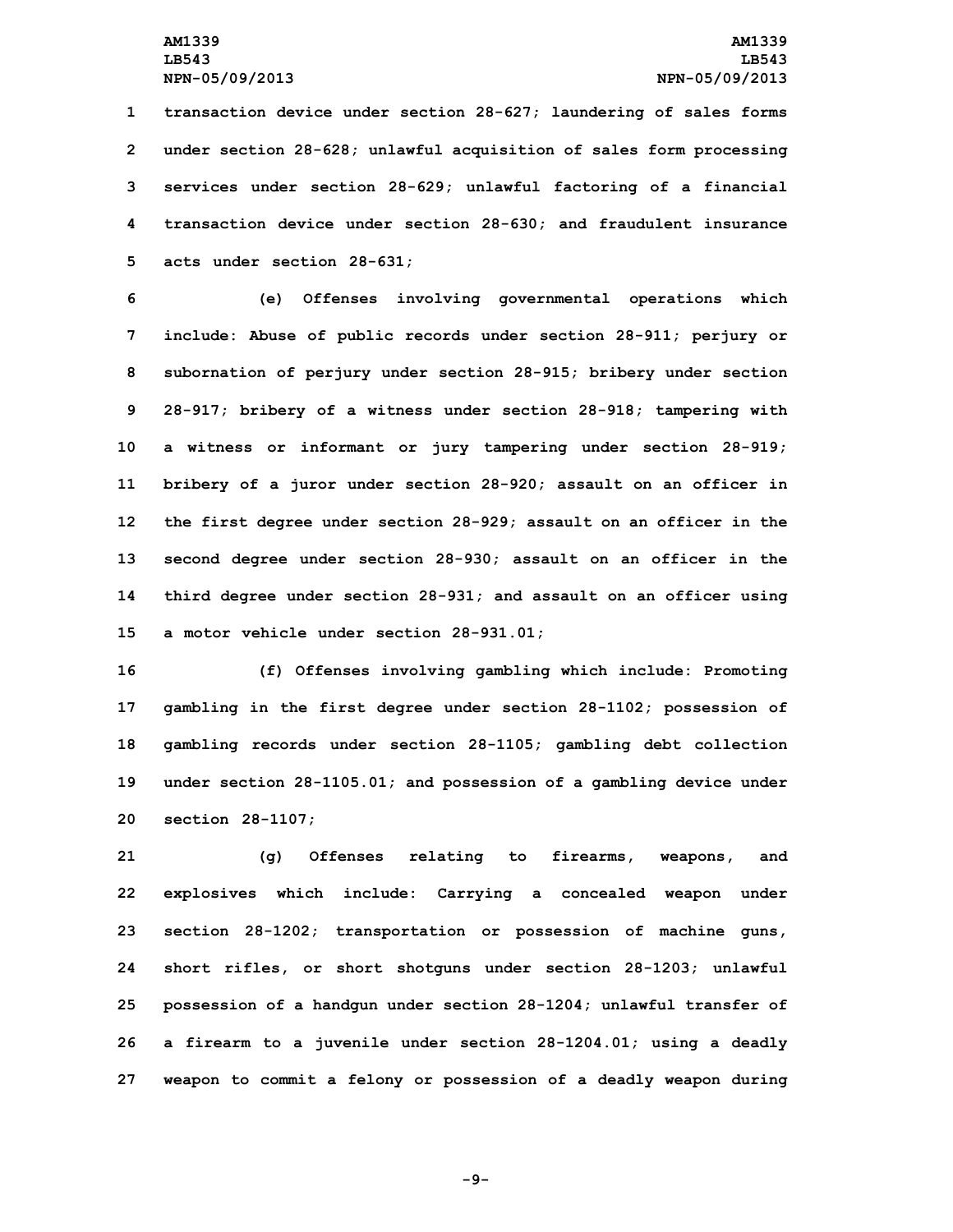**the commission of <sup>a</sup> felony under section 28-1205; possession of <sup>a</sup> deadly weapon by <sup>a</sup> prohibited person under section 28-1206; possession of <sup>a</sup> defaced firearm under section 28-1207; defacing <sup>a</sup> firearm under section 28-1208; unlawful discharge of <sup>a</sup> firearm under section 28-1212.02; possession, receipt, retention, or disposition of <sup>a</sup> stolen firearm under section 28-1212.03; unlawful possession of explosive materials in the first degree under section 28-1215; unlawful possession of explosive materials in the second degree under section 28-1216; unlawful sale of explosives under section 28-1217; use of explosives without <sup>a</sup> permit under section 28-1218; obtaining an explosives permit through false representations under section 28-1219; possession of <sup>a</sup> destructive device under section 28-1220; threatening the use of explosives or placing <sup>a</sup> false bomb under section 28-1221; using explosives to commit <sup>a</sup> felony under section 28-1222; using explosives to damage or destroy property under section 28-1223; and using explosives to kill or injure any person under section 28-1224;**

**18 (h) Any violation of the Securities Act of Nebraska 19 pursuant to section 8-1117;**

**20 (i) Any violation of the Nebraska Revenue Act of 1967 21 pursuant to section 77-2713;**

 **(j) Offenses relating to public health and morals which include: Prostitution under section 28-801; pandering under section 28-802; keeping <sup>a</sup> place of prostitution under section 28-804; human trafficking or forced labor or services under section 28-831; <sup>a</sup> violation of section 28-1005; and any act relating to the visual depiction of sexually explicit conduct prohibited in the Child**

**-10-**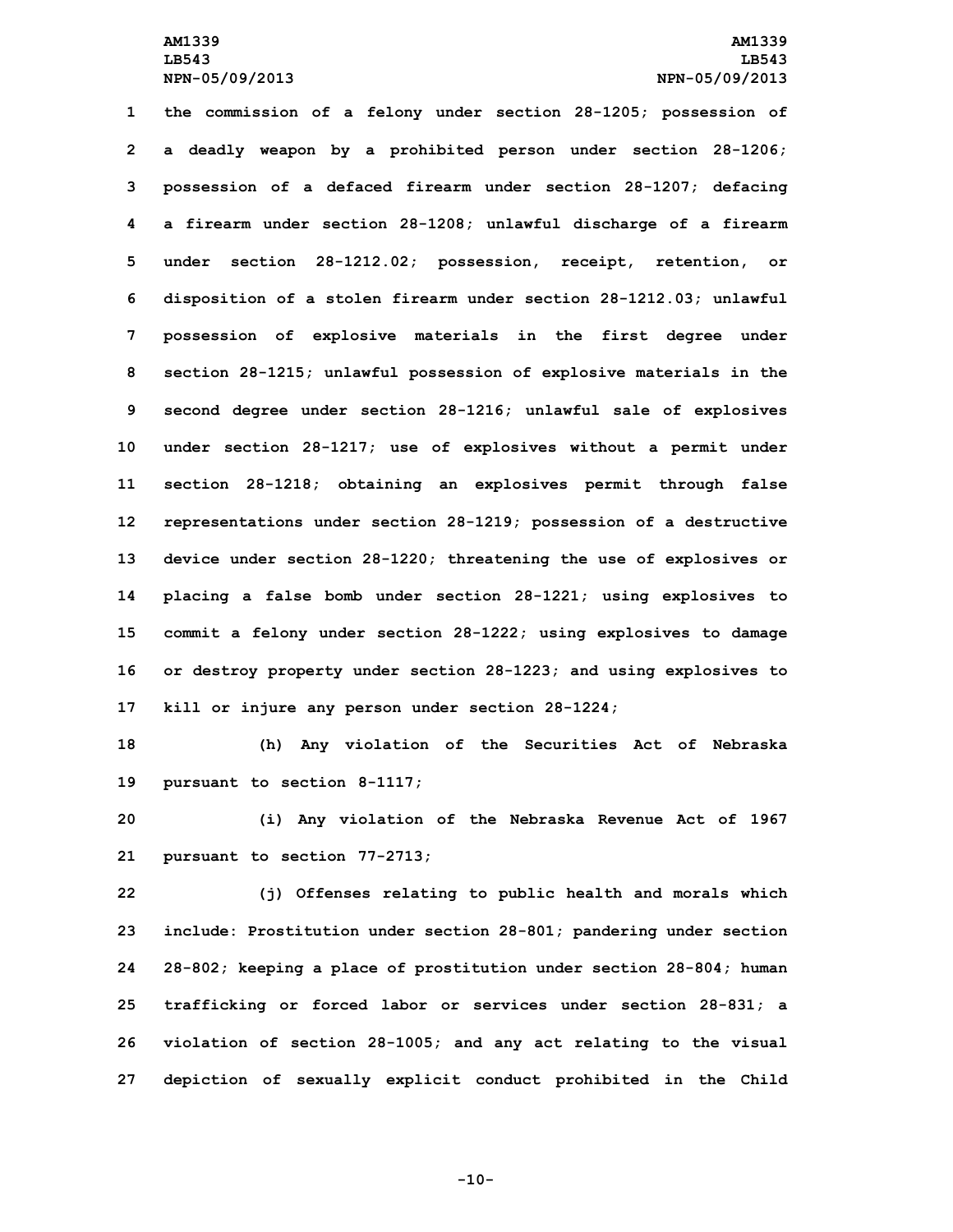**AM1339 AM1339 LB543 LB543 NPN-05/09/2013 NPN-05/09/2013**

**1 Pornography Prevention Act; and**

**2 (k) <sup>A</sup> violation of the Computer Crimes Act;**

**3 (6) State means the State of Nebraska or any political 4 subdivision or any department, agency, or instrumentality thereof; 5 and**

**6 (7) Unlawful debt means <sup>a</sup> debt of at least one thousand 7 five hundred dollars:**

 **(a) Incurred or contracted in gambling activity which was in violation of federal law or the law of the state or which is unenforceable under state or federal law in whole or in part as to principal or interest because of the laws relating to usury; or**

 **(b) Which was incurred in connection with the business of gambling in violation of federal law or the law of the state or the business of lending money or <sup>a</sup> thing of value at <sup>a</sup> rate usurious under state law if the usurious rate is at least twice the enforceable rate.**

**17 Sec. 36. Section 29-4003, Revised Statutes Cumulative 18 Supplement, 2012, is amended to read:**

**19 29-4003 (1)(a) The Sex Offender Registration Act applies 20 to any person who on or after January 1, 1997:**

**21 (i) Has ever pled guilty to, pled nolo contendere to, or 22 been found guilty of any of the following:**

**23 (A) Kidnapping of <sup>a</sup> minor pursuant to section 28-313, 24 except when the person is the parent of the minor and was not 25 convicted of any other offense in this section;**

**26 (B) False imprisonment of <sup>a</sup> minor pursuant to section 27 28-314 or 28-315;**

**-11-**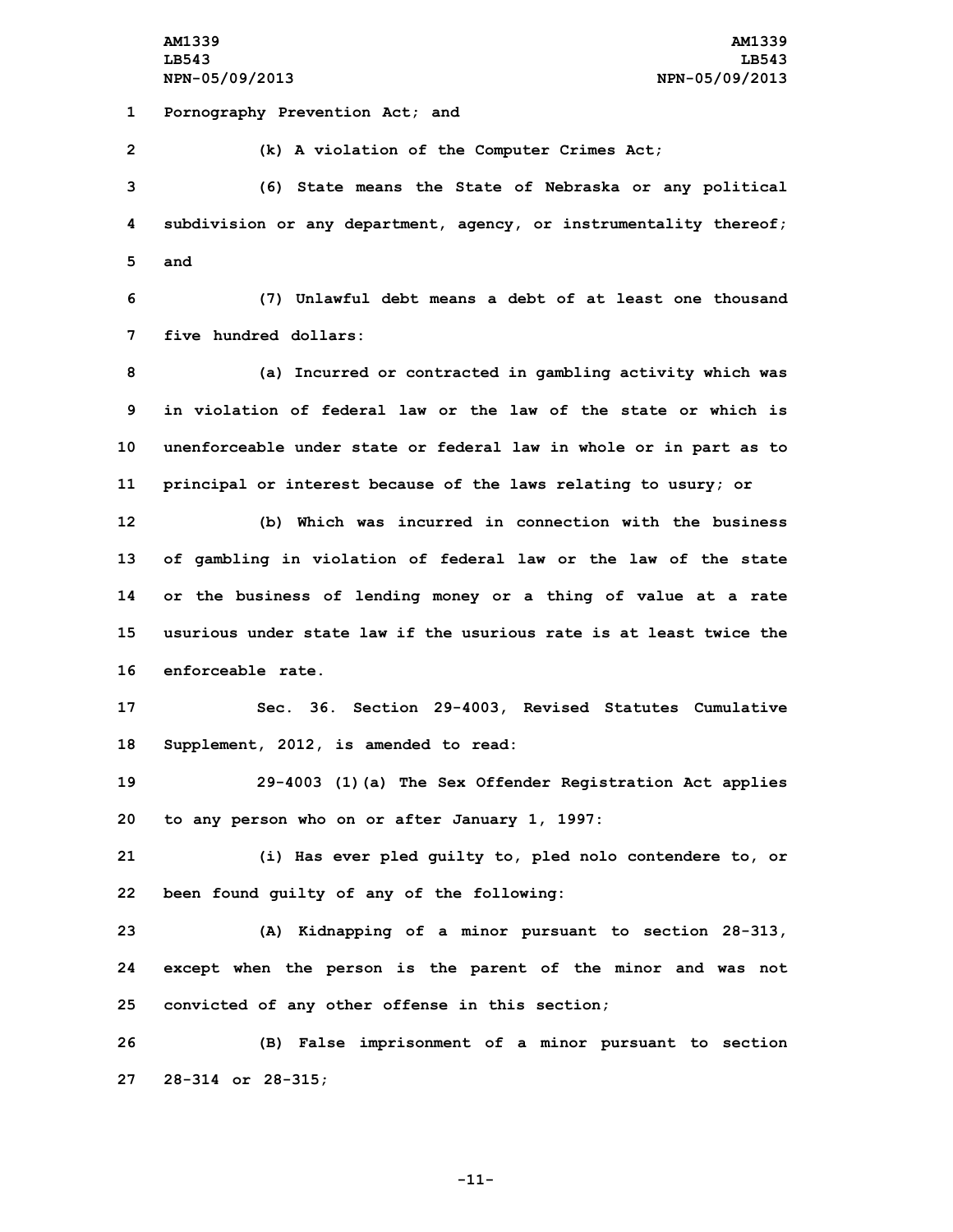**(C) Sexual assault pursuant to section 28-319 or 28-320; (D) Sexual assault of <sup>a</sup> child in the second or third degree pursuant to section 28-320.01; (E) Sexual assault of <sup>a</sup> child in the first degree pursuant to section 28-319.01; (F) Sexual abuse of <sup>a</sup> vulnerable adult pursuant to subdivision (1)(c) of section 28-386; (G) Incest of <sup>a</sup> minor pursuant to section 28-703; (H) Pandering of <sup>a</sup> minor pursuant to section 28-802; (I) Visual depiction of sexually explicit conduct of <sup>a</sup> child pursuant to section 28-1463.03 or 28-1463.05; (J) Knowingly possessing any visual depiction of sexually explicit conduct which has <sup>a</sup> child as one of its participants or portrayed observers pursuant to section 28-813.01; (K) Criminal child enticement pursuant to section 28-311; (L) Child enticement by means of an electronic communication device pursuant to section 28-320.02; (M) Debauching <sup>a</sup> minor pursuant to section 28-805; or (N) Attempt, solicitation, aiding or abetting, being an accessory, or conspiracy to commit an offense listed in subdivisions (1)(a)(i)(A) through (1)(a)(i)(M) of this section; (ii) Has ever pled guilty to, pled nolo contendere to, or been found guilty of any offense that is substantially equivalent to <sup>a</sup> registrable offense under subdivision (1)(a)(i) of this section by any village, town, city, state, territory, commonwealth, or other jurisdiction of the United States, by the United States**

**-12-**

**27 Government, by court-martial or other military tribunal, or by**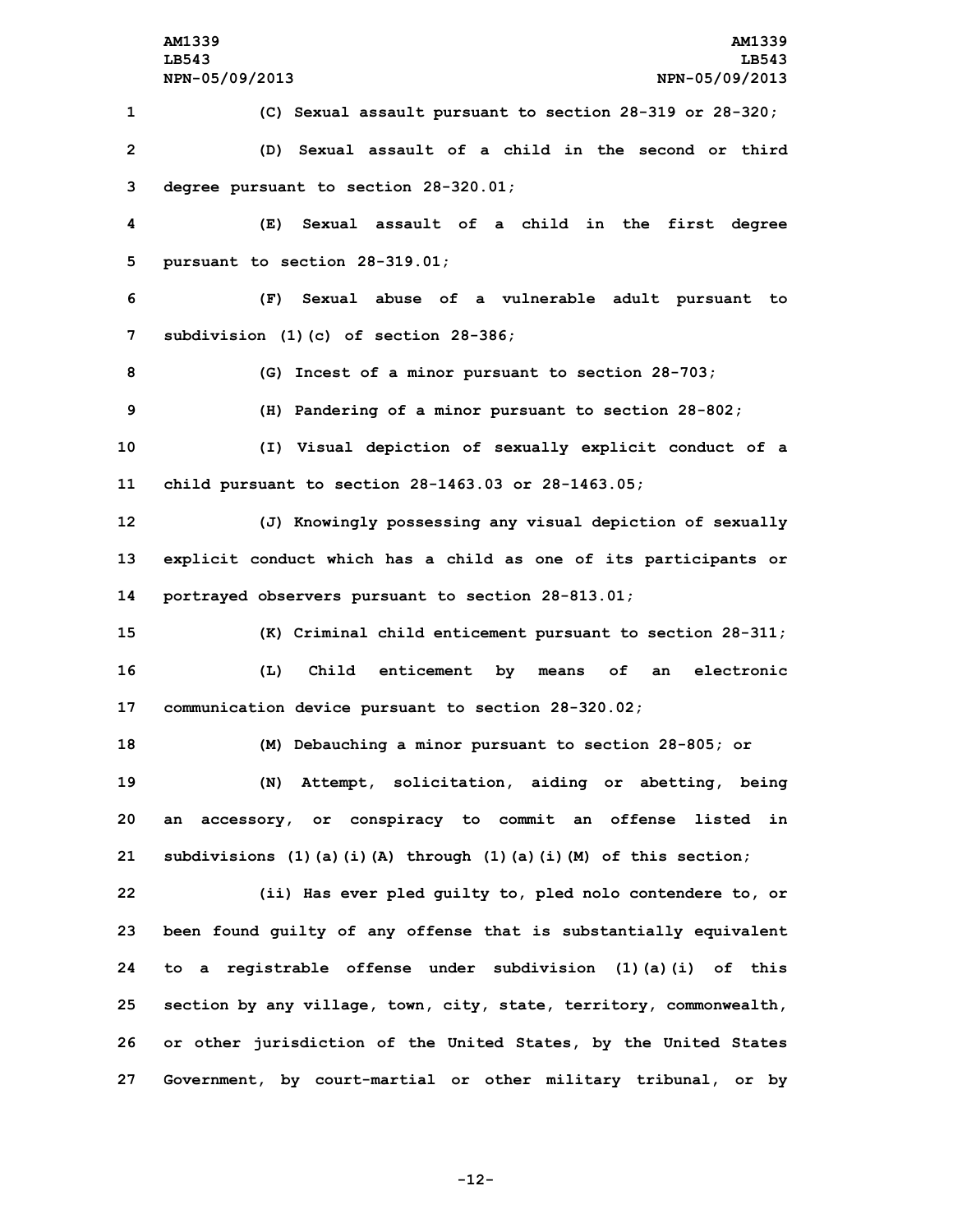**1 <sup>a</sup> foreign jurisdiction, notwithstanding <sup>a</sup> procedure comparable 2 in effect to that described under section 29-2264 or any other 3 procedure to nullify <sup>a</sup> conviction other than by pardon;**

 **(iii) Is incarcerated in <sup>a</sup> jail, <sup>a</sup> penal or correctional facility, or any other public or private institution or is under probation or parole as <sup>a</sup> result of pleading guilty to or being found guilty of <sup>a</sup> registrable offense under subdivision (1)(a)(i) or (ii) of this section prior to January 1, 1997; or**

 **(iv) Enters the state and is required to register as <sup>a</sup> sex offender under the laws of another village, town, city, state, territory, commonwealth, or other jurisdiction of the United 12 States.**

**13 (b) In addition to the registrable offenses under 14 subdivision (1)(a) of this section, the Sex Offender Registration 15 Act applies to any person who on or after January 1, 2010:**

**16 (i)(A) Except as provided in subdivision (1)(b)(i)(B) of 17 this section, has ever pled guilty to, pled nolo contendere to, or 18 been found guilty of any of the following:**

**19 (I) Murder in the first degree pursuant to section 20 28-303;**

**21 (II) Murder in the second degree pursuant to section 22 28-304;**

**23 (III) Manslaughter pursuant to section 28-305;**

**24 (III) Voluntary manslaughter pursuant to section 10 of 25 this act;**

**26 (IV) Involuntary manslaughter pursuant to section 11 of 27 this act;**

**-13-**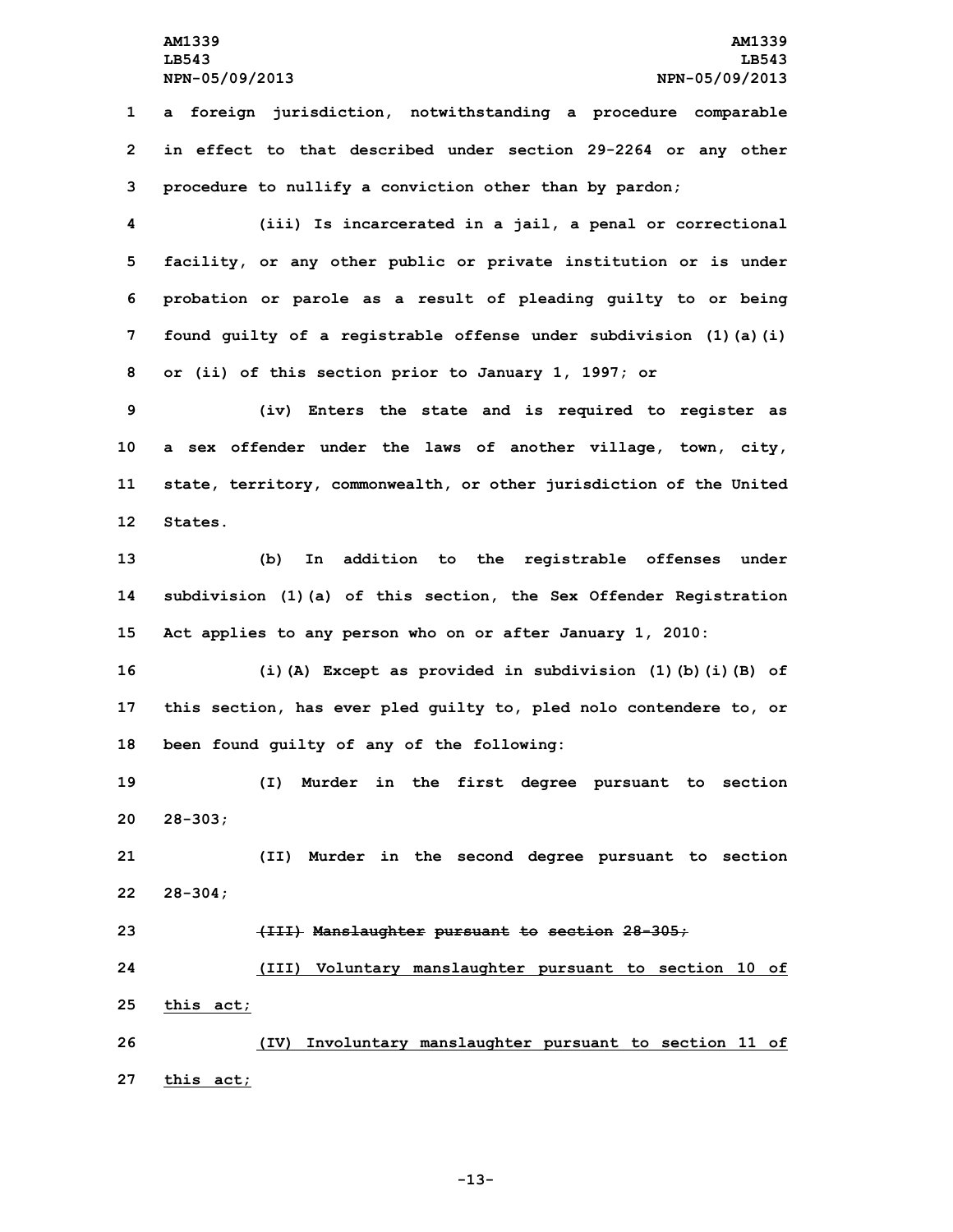**AM1339 AM1339 LB543 LB543 NPN-05/09/2013 NPN-05/09/2013 (IV) (V) Assault in the first degree pursuant to section 2 28-308; (V) (VI) Assault in the second degree pursuant to section 4 28-309; (VI) (VII) Assault in the third degree pursuant to section 28-310; (VII) (VIII) Stalking pursuant to section 28-311.03; (VIII) (IX) Unlawful intrusion pursuant to subsection (4) of section 28-311.08; (IX) (X) Kidnapping pursuant to section 28-313; (X) (XI) False imprisonment pursuant to section 28-314 or 12 28-315; (XI) (XII) Sexual abuse of an inmate or parolee in the first degree pursuant to section 28-322.02; (XII) (XIII) Sexual abuse of an inmate or parolee in the second degree pursuant to section 28-322.03; (XIII) (XIV) Sexual abuse of <sup>a</sup> protected individual pursuant to section 28-322.04; (XIV) (XV) Incest pursuant to section 28-703; (XV) (XVI) Child abuse pursuant to subdivision (1)(d) or (e) of section 28-707; (XVI) (XVII) Enticement by electronic communication device pursuant to section 28-833; or (XVII) (XVIII) Attempt, solicitation, aiding or abetting, being an accessory, or conspiracy to commit an offense listed in subdivisions (1)(b)(i)(A)(I) through (1)(b)(i)(A)(XVI) (1)(b)(i)(A)(XVII) of this section.**

**-14-**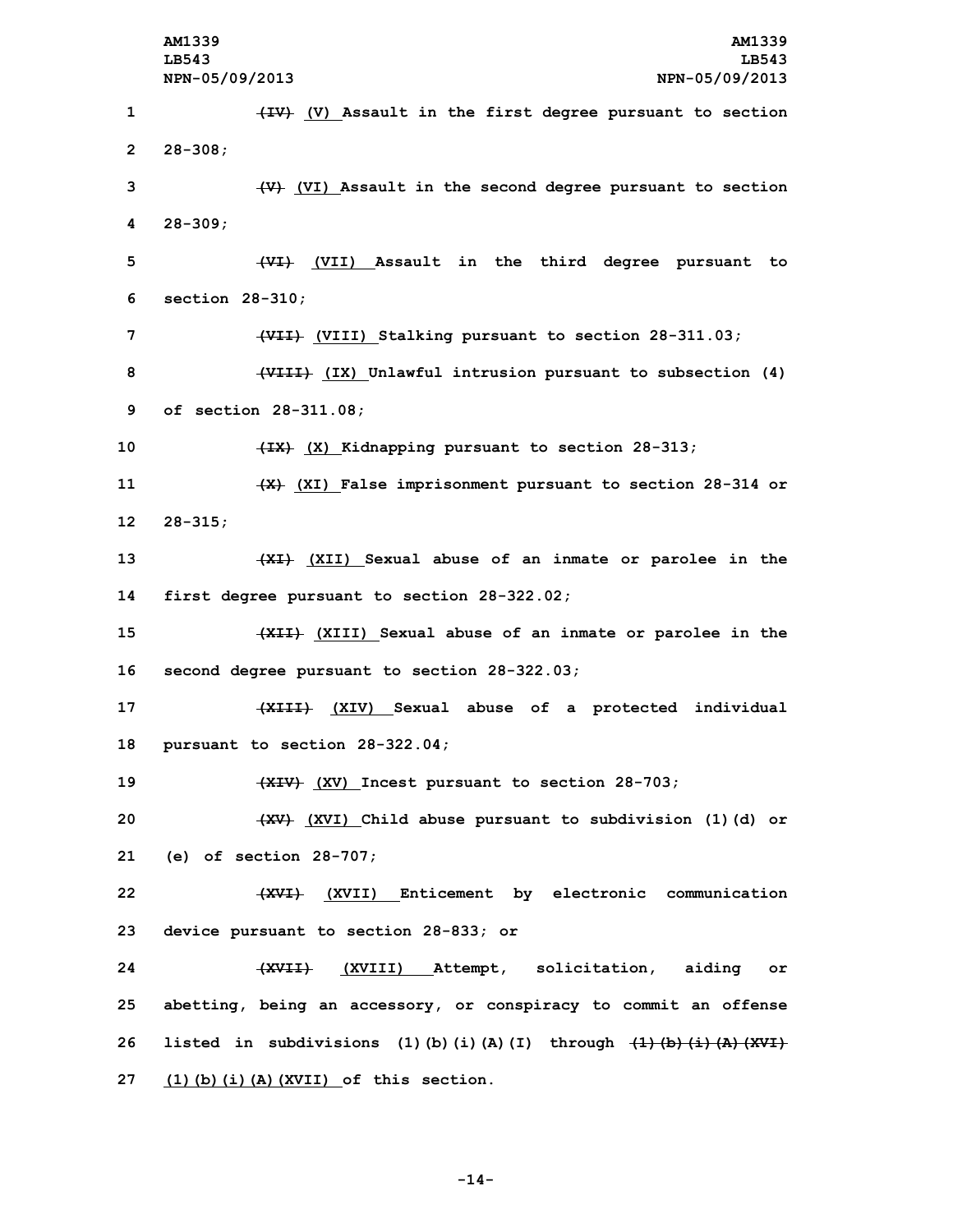**(B) In order for the Sex Offender Registration Act to apply to the offenses listed in subdivisions (1)(b)(i)(A)(I), (II), (III), (IV), (V), (VI), (VII), (IX), and (X) (VIII), (X), and (XI) of this section, <sup>a</sup> court shall have found that evidence of sexual penetration or sexual contact, as those terms are defined in section 28-318, was present in the record, which shall include consideration of the factual basis for <sup>a</sup> plea-based conviction and information contained in the presentence report;**

 **(ii) Has ever pled guilty to, pled nolo contendere to, or been found guilty of any offense that is substantially equivalent to <sup>a</sup> registrable offense under subdivision (1)(b)(i) of this section by any village, town, city, state, territory, commonwealth, or other jurisdiction of the United States, by the United States Government, by court-martial or other military tribunal, or by <sup>a</sup> foreign jurisdiction, notwithstanding <sup>a</sup> procedure comparable in effect to that described under section 29-2264 or any other procedure to nullify <sup>a</sup> conviction other than by pardon; or**

 **(iii) Enters the state and is required to register as <sup>a</sup> sex offender under the laws of another village, town, city, state, territory, commonwealth, or other jurisdiction of the United 21 States.**

**22 (2) <sup>A</sup> person appealing <sup>a</sup> conviction of <sup>a</sup> registrable 23 offense under this section shall be required to comply with the act 24 during the appeals process.**

**25 Sec. 38. Section 60-6,210, Reissue Revised Statutes of 26 Nebraska, is amended to read:**

**27 60-6,210 (1) If the driver of <sup>a</sup> motor vehicle involved**

**-15-**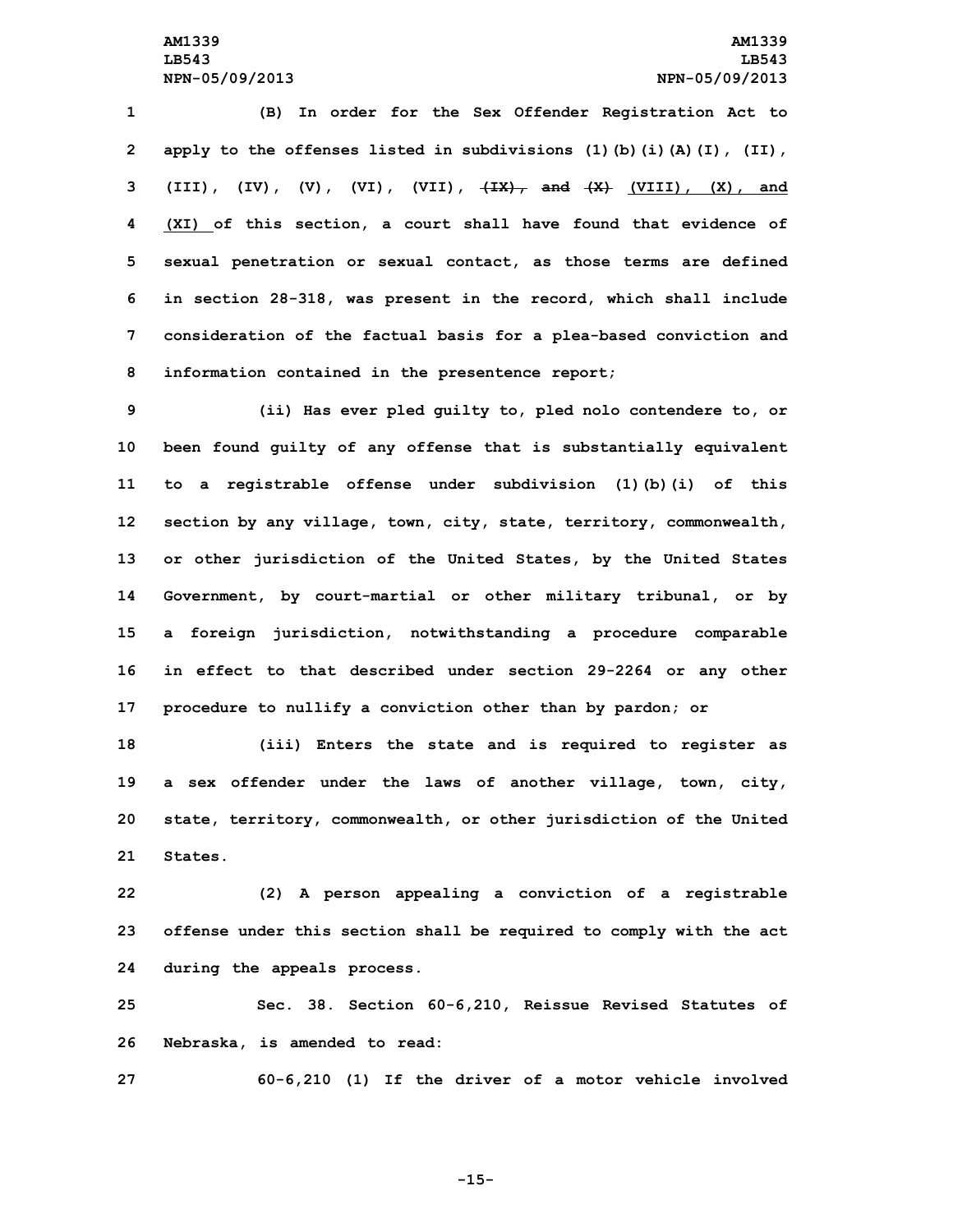**in an accident is transported to <sup>a</sup> hospital within or outside of Nebraska and <sup>a</sup> sample of the driver's blood is withdrawn by <sup>a</sup> physician, registered nurse, qualified technician, or hospital for the purpose of medical treatment, the results of <sup>a</sup> chemical test of the sample shall be admissible in <sup>a</sup> criminal prosecution for <sup>a</sup> violation punishable under subdivision (3)(b) or (c) of section 28-306 or <sup>a</sup> violation of section 28-305, 60-6,196, or 60-6,198 or section 10 or 11 of this act to show the alcoholic content of or the presence of drugs or both in the blood at the time of the accident regardless of whether (a) <sup>a</sup> peace officer requested the driver to submit to <sup>a</sup> test as provided in section 60-6,197 or (b) the driver had refused a chemical test.**

 **(2) Any physician, registered nurse, qualified technician, or hospital in this state performing <sup>a</sup> chemical test to determine the alcoholic content of or the presence of drugs in such blood for the purpose of medical treatment of the driver of a vehicle involved in a motor vehicle accident shall disclose the results of the test (a) to <sup>a</sup> prosecuting attorney who requests the results for use in <sup>a</sup> criminal prosecution under subdivision (3)(b) or (c) of section 28-306 or section 28-305, 60-6,196, or 60-6,198 or section 10 or 11 of this act and (b) to any prosecuting attorney in another state who requests the results for use in <sup>a</sup> criminal prosecution for driving while intoxicated, driving under the influence, or motor vehicle homicide under the laws of the other state if the other state requires <sup>a</sup> similar disclosure by any hospital or person in such state to any prosecuting attorney in Nebraska who requests the results for use in such <sup>a</sup> criminal**

**-16-**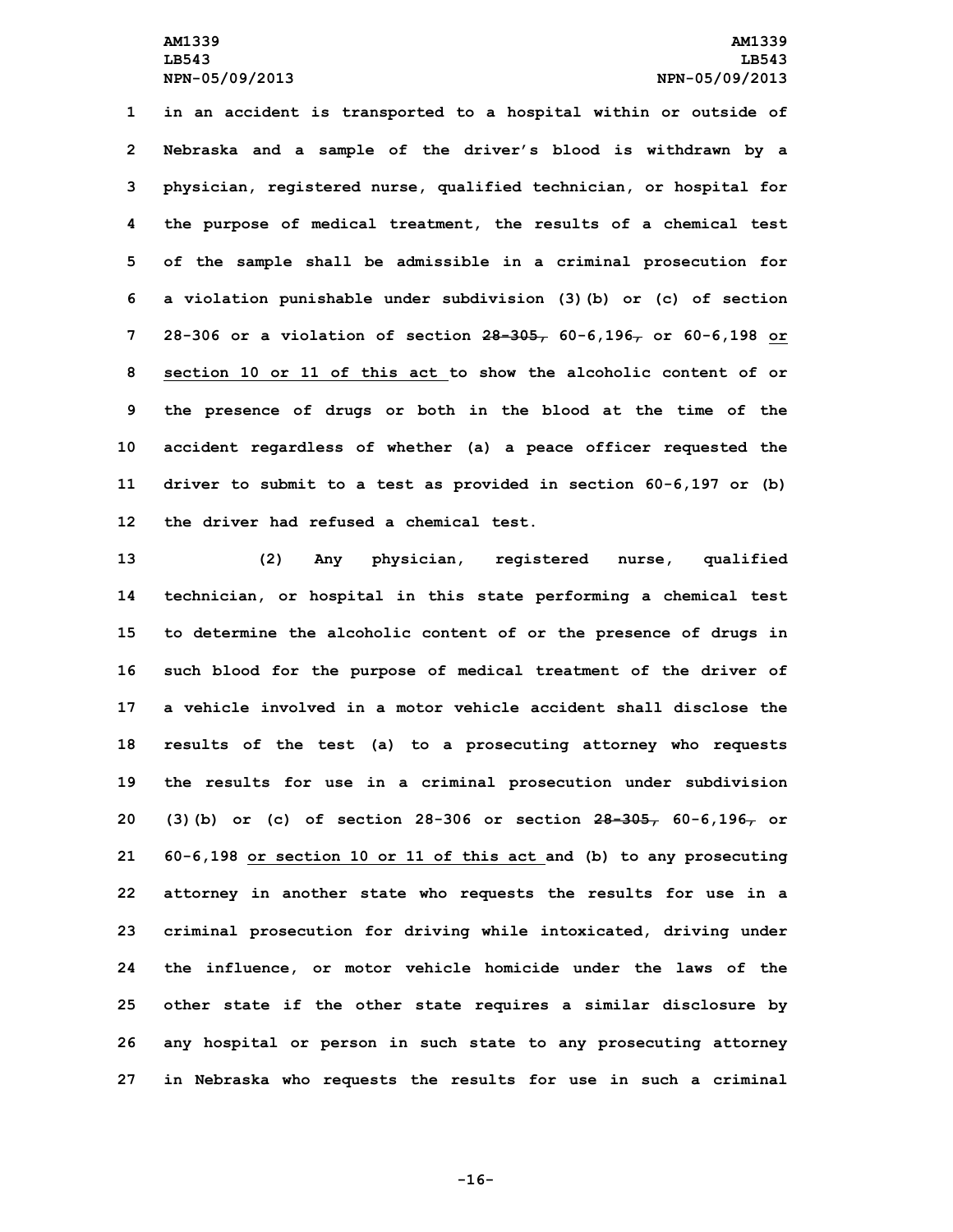**AM1339 AM1339 LB543 LB543 NPN-05/09/2013 NPN-05/09/2013 prosecution under the laws of Nebraska. Sec. 40. Section 83-961, Reissue Revised Statutes of Nebraska, is amended to read: 83-961 For purposes of the Correctional System Overcrowding Emergency Act: (1) Board means the Board of Parole; (2) Committed offender has the definition found in section 83-170; (3) Department means the Department of Correctional Services; (4) Design capacity means the total designed bed space in facilities operated by the department, as certified by the director; (5) Director means the Director of Correctional Services; (6) Operational capacity means one hundred twenty-five percent of design capacity; (7) Population means the actual number of inmates assigned to facilities operated by the department and does not include inmates assigned to county-operated correctional institutions; and (8) Violent offense means any one or more of the following crimes: Murder in the first degree, murder in the second degree, voluntary manslaughter, involuntary manslaughter, assault in the first degree, kidnapping, sexual assault in the first degree, or robbery. Sec. 41. Section 84-205, Revised Statutes Cumulative Supplement, 2012, is amended to read:**

**-17-**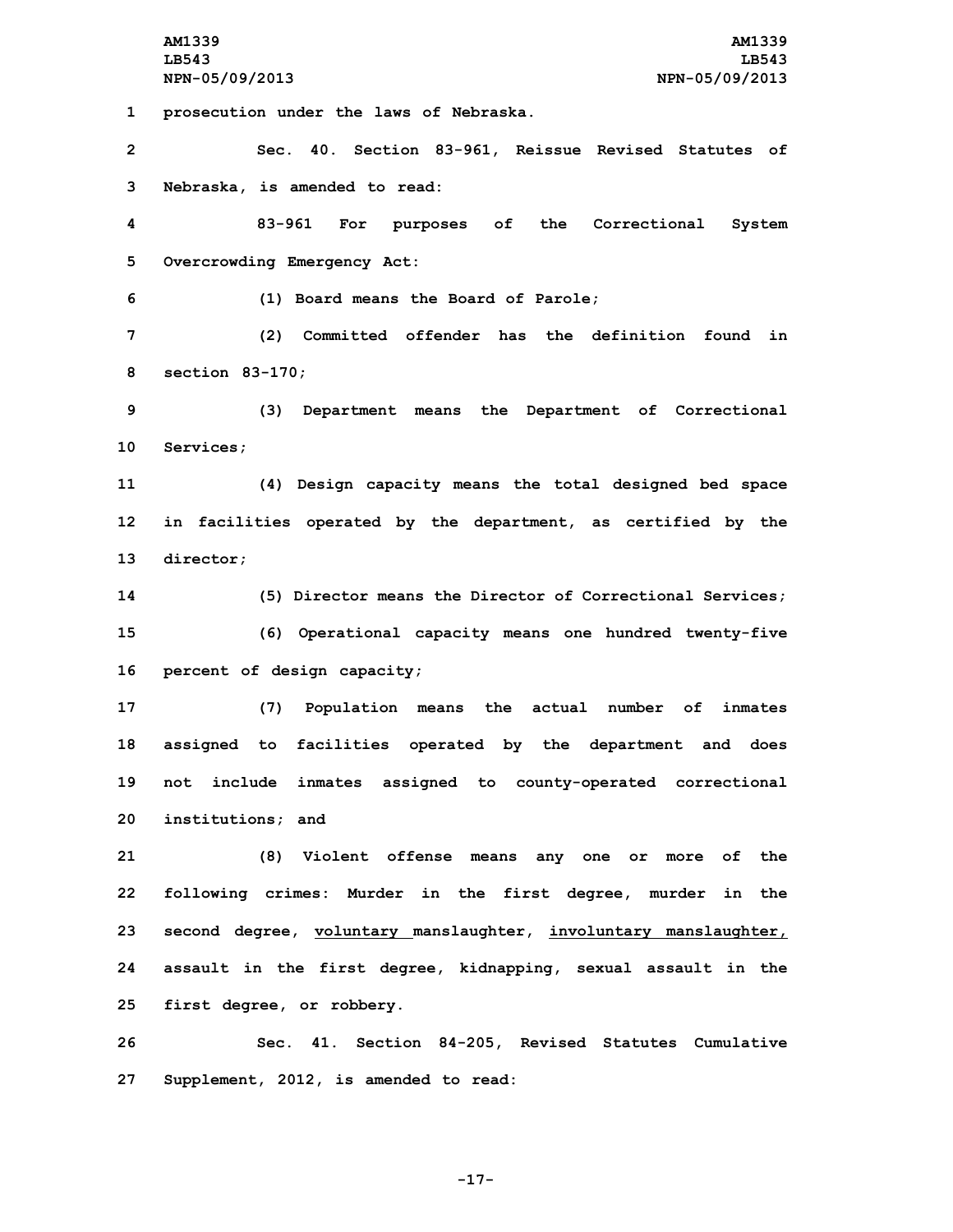**1 84-205 The duties of the Attorney General shall be: 2 (1) To appear and defend actions and claims against the 3 state;**

**4 (2) To investigate, commence, and prosecute any and all 5 actions resulting from violations of sections 32-1401 to 32-1417;**

 **(3) To consult with and advise the county attorneys, when requested by them, in all criminal matters and in matters relating to the public revenue. He or she shall have authority to require aid and assistance of the county attorney in all matters pertaining to the duties of the Attorney General in the county of such county attorney and may, in any case brought to the Court of Appeals or Supreme Court from any county, demand and receive the assistance of the county attorney from whose county such case is brought;**

 **(4) To give, when required, without fee, his or her opinion in writing upon all questions of law submitted to him or her by the Governor, head of any executive department, Secretary of State, State Treasurer, Auditor of Public Accounts, Board of Educational Lands and Funds, State Department of Education, Public Service Commission, or Legislature;**

 **(5) At the request of the Governor, head of any executive department, Secretary of State, State Treasurer, Auditor of Public Accounts, Board of Educational Lands and Funds, State Department of Education, or Public Service Commission, to prosecute any official bond or any contract in which the state is interested which is deposited with any of them and to prosecute or defend for the state all civil or criminal actions and proceedings relating to any matter connected with any of such officers' departments if,**

**-18-**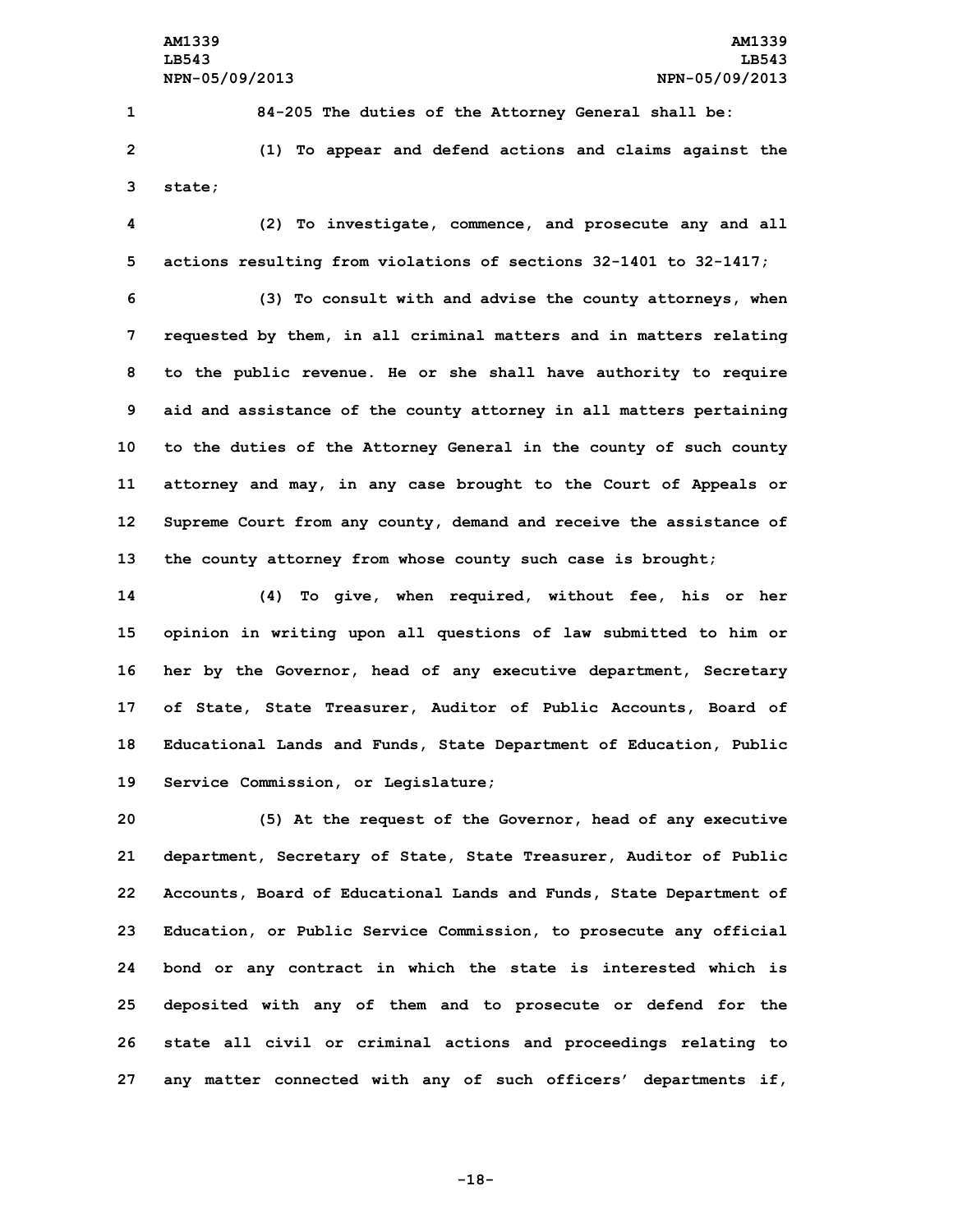**after investigation, he or she is convinced there is sufficient legal merit to justify the proceeding. Such officers shall not pay or contract to pay from the funds of the state any money for special attorneys or counselors-at-law unless the employment of such special counsel is made upon the written authorization of the Governor or the Attorney General;**

 **(6) To enforce the proper application of money appropriated by the Legislature to the various funds of the state and prosecute breaches of trust in the administration of such 10 funds;**

 **(7) To prepare, when requested by the Governor, Secretary of State, State Treasurer, or Auditor of Public Accounts or any other executive department, proper drafts for contracts, forms, or other writings which may be wanted for the use of the state and report to the Legislature, whenever requested, upon any business pertaining to the duties of his or her office. The report submitted to the Legislature shall be submitted electronically;**

**18 (8) To pay all money received, belonging to the people 19 of the state, immediately upon receipt thereof, into the state 20 treasury;**

 **(9) To keep <sup>a</sup> record in proper books provided for that purpose at the expense of the state, <sup>a</sup> register of all actions and demands prosecuted or defended by him or her in behalf of the state and all proceedings had in relation thereto, and deliver the same to his or her successor in office;**

**26 (10) To appear for the state and prosecute and defend all 27 civil or criminal actions and proceedings in the Court of Appeals**

**-19-**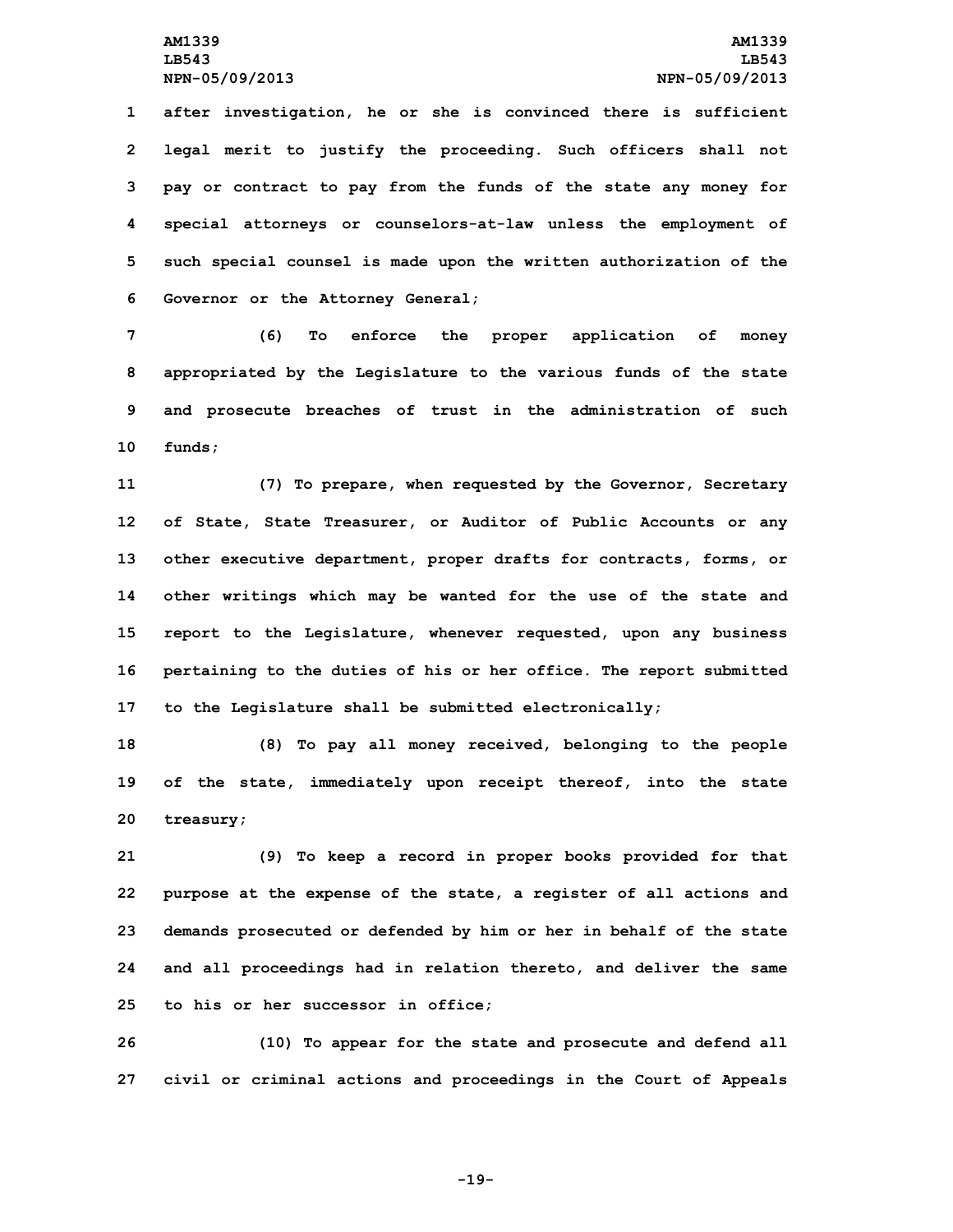**or Supreme Court in which the state is interested or <sup>a</sup> party. When requested by the Governor or the Legislature, the Attorney General shall appear for the state and prosecute or defend any action or conduct any investigation in which the state is interested or <sup>a</sup> party before any court, officer, board, tribunal, or commission;**

 **(11) To prepare and promulgate model rules of procedure appropriate for use by as many agencies as possible. The Attorney General shall add to, amend, or revise the model rules as necessary for the proper guidance of agencies;**

 **(12) To include within the budget of the office sufficient funding to assure oversight and representation of the State of Nebraska for district court appeals of administrative license revocation proceedings under section 60-498.04; and**

 **(13) To create <sup>a</sup> Child Protection Division to be staffed by at least three assistant attorneys general who each have five or more years of experience in the prosecution or defense of felonies or misdemeanors, including two years in the prosecution or defense of crimes against children. Upon the written request of <sup>a</sup> county attorney, the division shall provide consultation and advise and assist in the preparation of the trial of any case involving <sup>a</sup> crime against <sup>a</sup> child, including, but not limited to, the following offenses:**

**23 (a) Murder as defined in sections 28-303 and 28-304; 24 (b) Manslaughter Voluntary manslaughter as defined in 25 section 28-305; 10 of this act;**

**26 (c) Involuntary manslaughter as defined in section 11 of 27 this act;**

**-20-**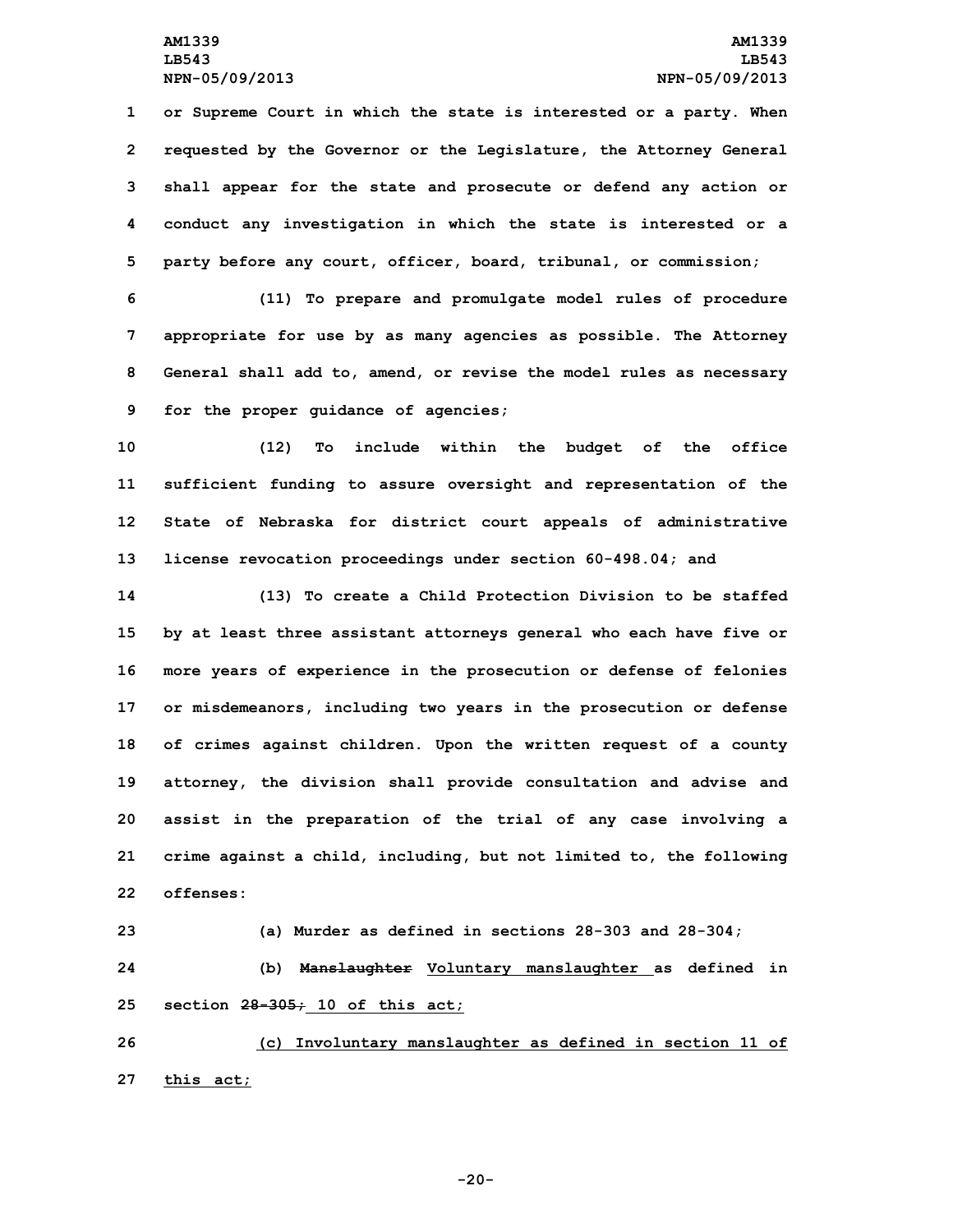**AM1339 AM1339 LB543 LB543 NPN-05/09/2013 NPN-05/09/2013**

**1 (c) (d) Kidnapping as defined in section 28-313; 2 (d) (e) False imprisonment as defined in sections 28-314 3 and 28-315;**

 **(e) (f) Child abuse as defined in section 28-707; (f) (g) Pandering as defined in section 28-802; (g) (h) Debauching <sup>a</sup> minor as defined in section 28-805; 7 and**

**8 (h) (i) Offenses listed in sections 28-813, 28-813.01, 9 and 28-1463.03.**

 **Any offense listed in subdivisions (a) through (h) (i) of this subdivision shall include all inchoate offenses pursuant to the Nebraska Criminal Code and compounding <sup>a</sup> felony pursuant to section 28-301. Such crimes shall not include matters involving dependent and neglected children, infraction violations, custody, parenting time, visitation, or other access matters, or child support. If the county attorney declines in writing to prosecute <sup>a</sup> case involving <sup>a</sup> crime against <sup>a</sup> child because of an ethical consideration, including the presence or appearance of <sup>a</sup> conflict of interest, or for any other reason, the division shall, upon the receipt of <sup>a</sup> written request of the county attorney, the Department of Health and Human Services, the minor child, the parents of the minor child, or any other interested party, investigate the matter and either decline to prosecute the matter or initiate the appropriate criminal proceedings in <sup>a</sup> court of proper jurisdiction. For purposes of this subdivision, child or children shall mean an individual or individuals sixteen years of age or younger.**

**27 2. On page 32, line 24, after the second comma insert**

**-21-**